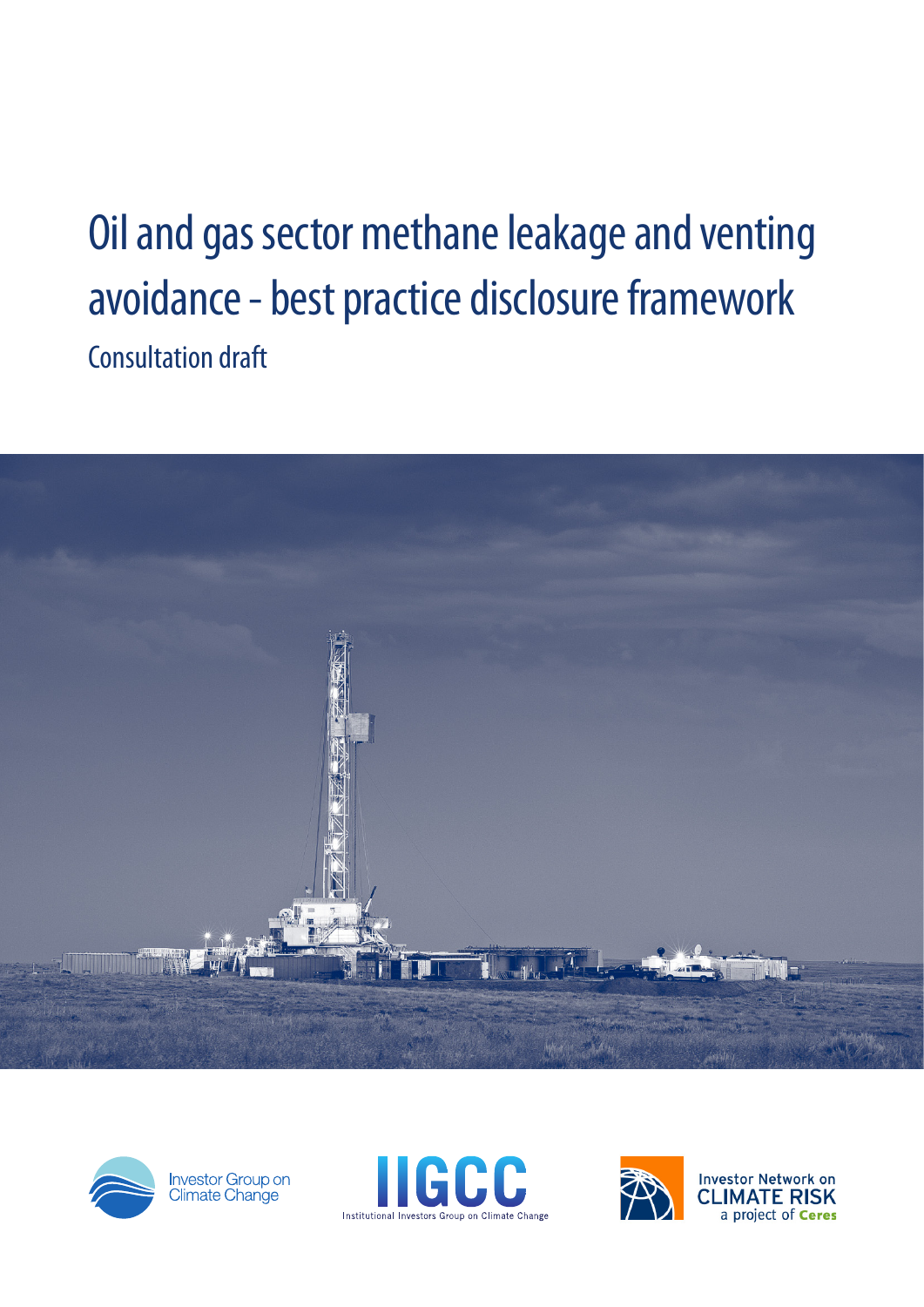# **Oil and gas sector methane leakage and venting avoidance – best practice disclosure framework**

# **Consultation draft**

**On 14th June 2012, the Institutional Investors Group on Climate Change (IIGCC), the Investor Network on Climate Risk (INCR) and the Investors Group on Climate Change (IGCC) issued a joint statement on Controlling fugitive methane emissions from the oil and gas sector.1 This reflects investor concern about the impact of fugitive methane emissions in the oil and gas sector; and calls for action by companies and governments to reduce fugitive methane emissions.** 

There is currently relatively little disclosure of company policy and performance on the control of fugitive methane emissions in the oil and gas sector. It is therefore difficult for investors to assess the quality of companies' approach to this issue. In order to address this further disclosure may be helpful.

Based on information provided by Natural Gas STAR and other experts, investors have prepared a draft disclosure framework for consultation with the industry. This provides an indication of the kind of disclosures that would be useful to enable investors to assess whether oil and gas companies are implementing best practice methane emission controls. These disclosures are aligned with best practices identified by the US EPA Natural Gas STAR program.<sup>2</sup> It is possible that assessment of some forms of unconventional gas production may require alternative indicators of good practice.

Investors will be consulting with companies during the summer of 2012 to determine what constitutes best practice in the various relevant contexts, whether the proposed disclosures are the most effective way to enable how investors can best evaluate company policy and performance on this issue, and to identify the improvements that should be made to this draft framework. This consultation is aligned with the work being undertaken by the Technical Working Group for the Carbon Disclosure Project Oil and Gas Sector reporting module, and may be incorporated into that module.

It is intended that the final version of the framework will be used as the basis for investor analysis on the industry's progress toward methane emissions control.

Oil and gas companies and other experts are invited to make comments and recommendations. Please send comments to **[MLaManna@theclimategroup.org](mailto:MLaManna@theclimategroup.org)** by 31 August, 2012.

<sup>1</sup> **http://www.iigcc.org/publications/corporate-frameworks/**

<sup>2</sup> **<http://www.epa.gov/gasstar/>**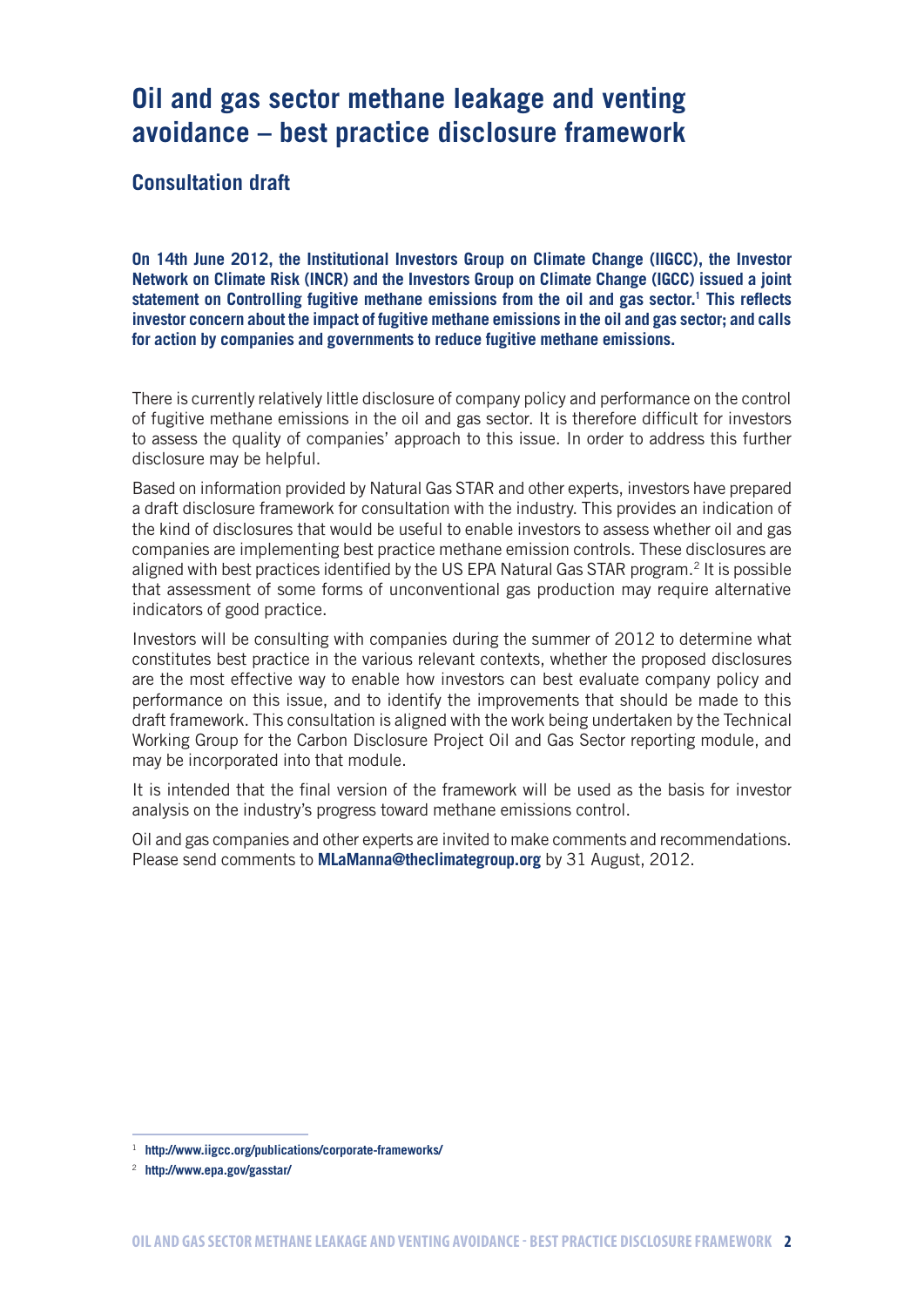# **Section 1. Methane emissions governance**

- **1. Policy.** Has the company published a policy on reducing methane leakage and venting from its operations?
- **2. Goals.** Has the company set quantitative or qualitative goals for reducing methane leakage?
- **3. Review.** Does the company board review progress against this policy?
- **4. Reporting.** Does the company publish estimates of their fugitive methane emission, and progress in implementing best practice methane emissions reductions?
- **5. Public policy:**
	- Has the company published its policy position on methane regulation? Is the company committed to taking a constructive approach to effective regulation of methane emissions?
	- Does the board review lobbying activity to ensure it is consistent with the company's stated position?

# **Section 2. Methane control best practice implementation**

This part of the framework relates to specific aspects of oil and gas operations. It focuses on the main fugitive emissions abatement technologies.

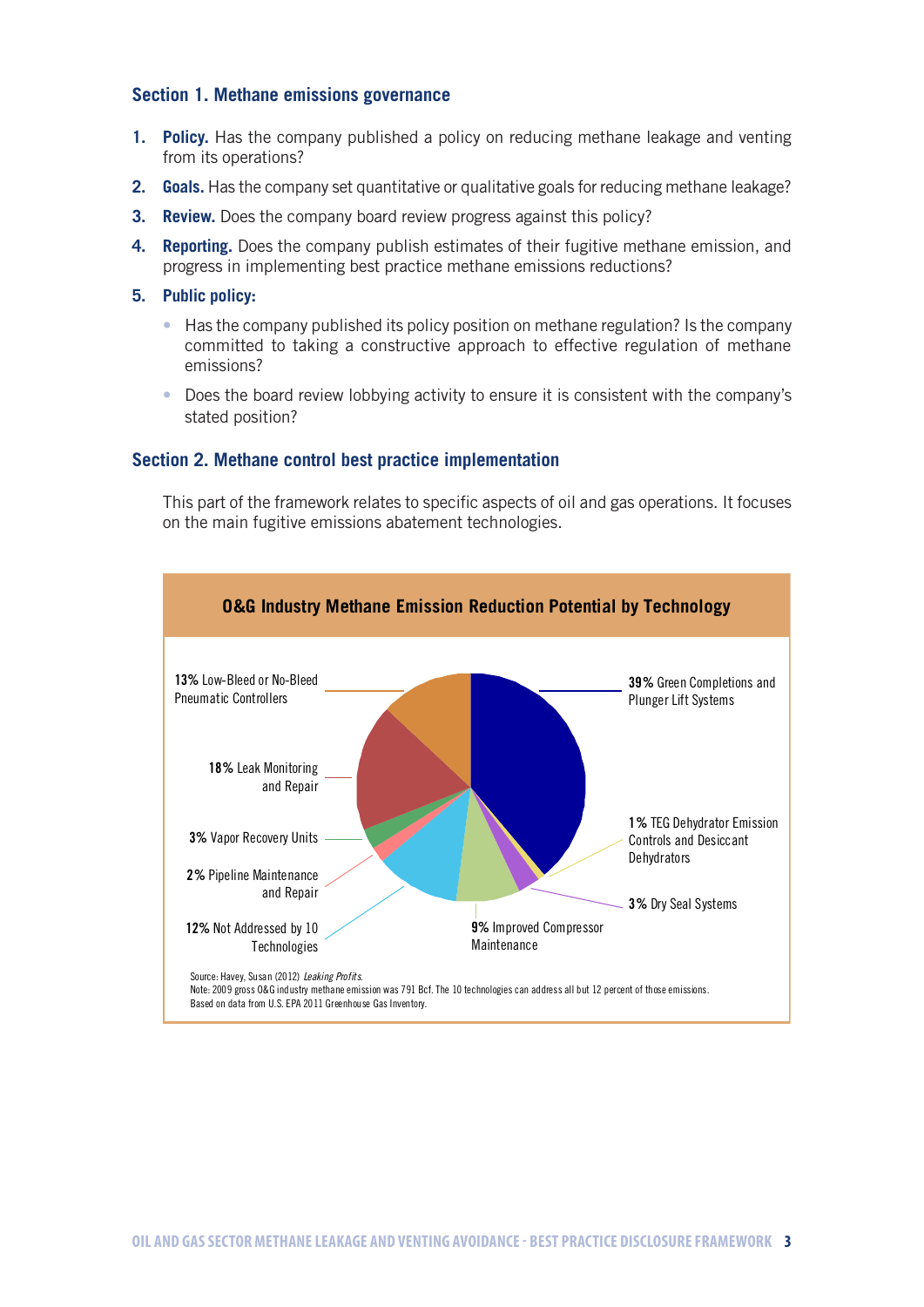# **1. Gas well operations**

# **2. Reduced emission well completions**

The REC approach, also known as 'Green Completions' eliminates venting during hydraulically fractured gas well completion and work-overs, by introducing a closed loop system. The API estimates it is only being used in around 20% of cases at present.

- Does the company have a policy to implement reduced emission well completions for new and work-over hydraulically fractured gas wells?
- What proportion of completions in the reporting year used closed-loop reduced emission technology for these wells?

#### **3. Using plunger-lift or other artificial lift systems for de-liquification of gas wells**

Over time many gas wells accumulate water and condensate, reducing productivity. Blowing down wells to remove this liquid build up results in venting methane. Plunger lifts and other artificial lift systems avoid this venting by lifting liquids to the surface without opening the well to atmosphere.

- Does the company have a policy of utilizing plunger lifts or other artificial lift technology?
	- for new wells?
	- for existing wells?
- What proportion of the company's wells with liquids loading have plunger lift systems fitted?
- What proportion of the company's gas production is from wells with plunger lift systems fitted?

# **4. Low-bleed/no-bleed pneumatic controllers**

Pneumatic devices are used to control gas and liquid pressures and flows. They are designed to vent methane under certain circumstances. These controllers can be replaced by low-bleed rate controllers or instrument air controls.

- Do you have a program for identifying and replacing or retrofitting high-bleed rate controllers (i.e. controllers that vent more than 6 standard cubic feet per hour)?
- How many high-bleed rate controllers have been replaced with low-emission alternatives in the reporting year?
- What proportion of the company's controllers have been replaced with low-emission alternatives?

# **5. Improved compressor maintenance**

Reciprocating compressors used widely in the gas sector leak methane from a component called a rod packing case. Regular inspection and replacement of rod packing equipment can greatly reduce methane leakage from compressors.

- Do you have a program to inspect reciprocating compressors for methane leakage on a regular basis?
- What proportion of your compressors have been inspected for methane leakage in the last year?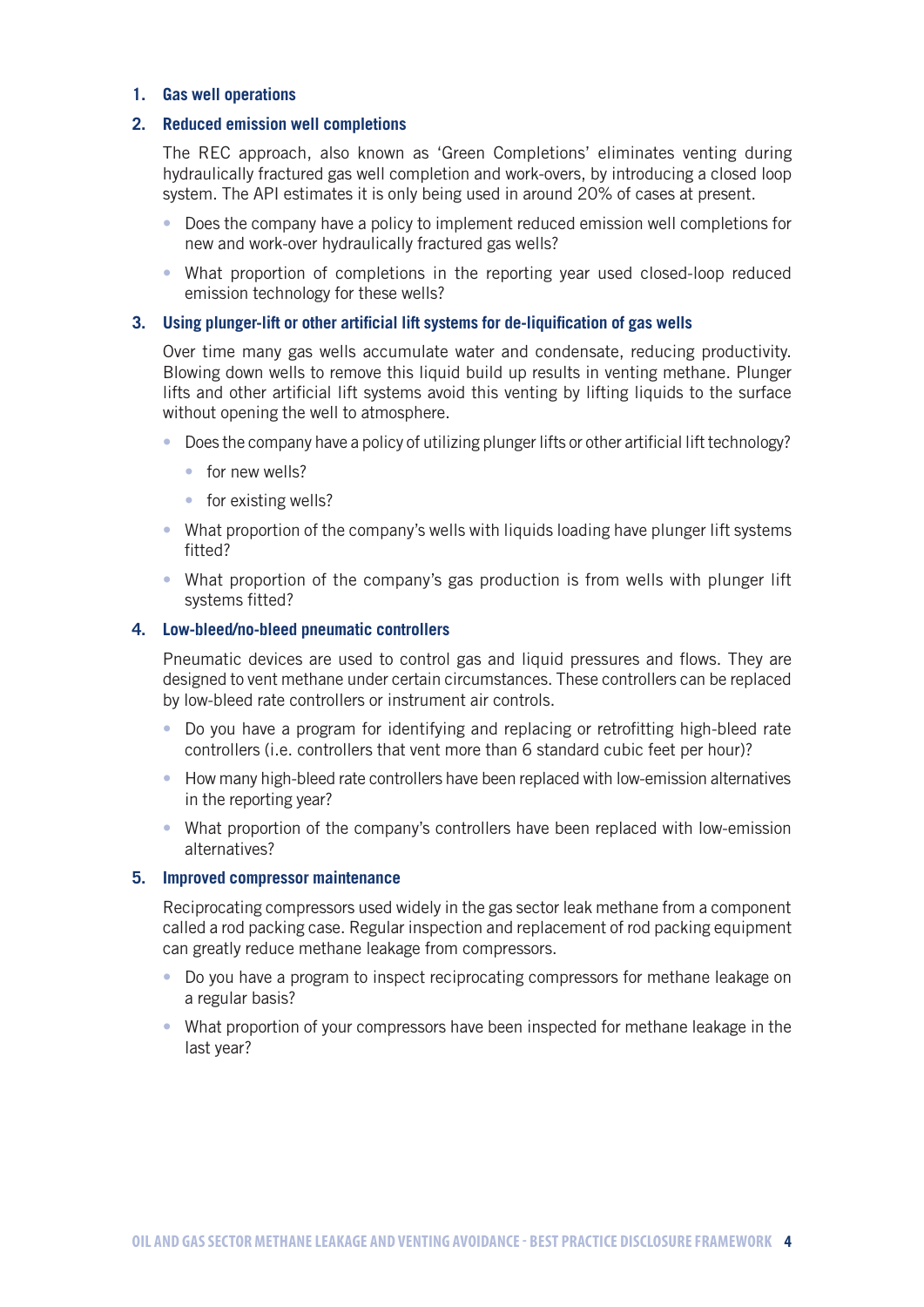# **6. Leak monitoring and repair**

Methane can leak from a wide variety of locations in oil and gas installations. Leakage can often go unnoticed, particularly when leakage is occurring in the open air. Companies can reduce leakage by instituting a regular monitoring program together with leak sensors in the most leak-prone areas.

- Does the company have a formal leak monitoring and repair program?
- How frequently are inspections implemented?
- Does the company track results of its leak monitoring and repair program and corresponding repair activity?

# **7. Venting during pipeline maintenance and repair**

Methane is vented during the maintenance, extension and repair of gas pipelines. This can often be avoided using a range of appropriate technologies.

• Does the company have a policy of using methane emission-reduction technologies for pipeline maintenance work?

# **8. Other technologies**

The above technologies and techniques account for nearly 80% of the methane leakage in the gas sector. There are some other technologies which if implemented can capture much of the rest.

- Does the company use emission controls to capture emissions from tri-ethylene glycol (TEG) dehydrators?
- Does the company employ desiccant dehydrators to capture emissions from dehydrators?
- Does the company fit dry seal systems to reduce emissions from centrifugal compressor seals?
- Has the company installed vapour recovery units used to reduce emissions from storage tanks?

# **9. Venting of associated gas**

Many oil wells also result in production of associated gas. In some parts of the world this gas is vented or flared.

- What is the company's policy for dealing with associated gas?
- Does the company routinely vent associated gas at any of its oil wells?
- What steps is the company taking to capture and make beneficial use of associated gas?

#### **10. Production sharing agreements**

Many oil and gas companies have production sharing agreements for which they may not have operational control.

- What is the company's policy with regard to fugitive methane control at wells in which it has production sharing agreements?
- What proportion of its total production is associated with production sharing agreements?